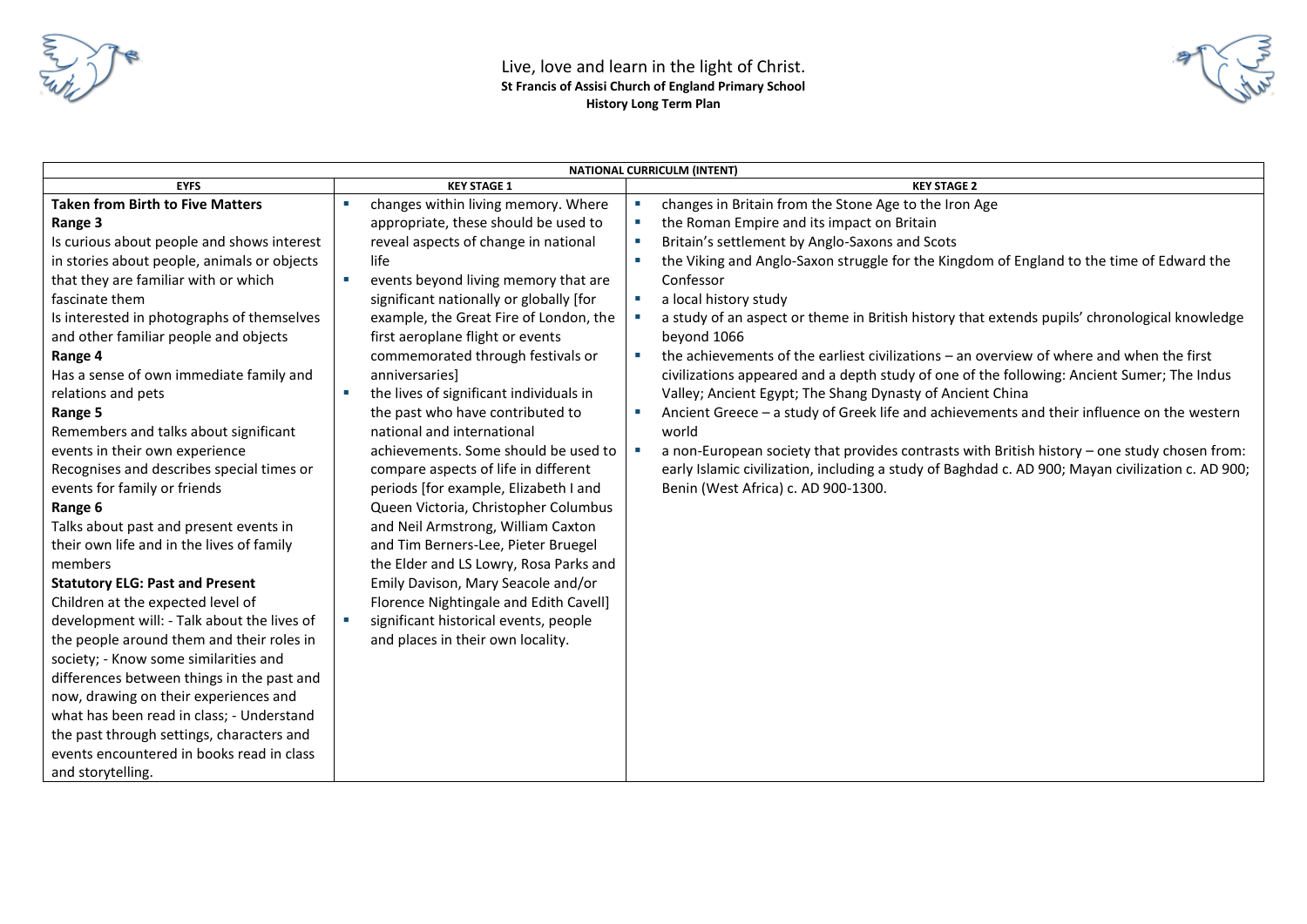

#### Live, love and learn in the light of Christ. **St Francis of Assisi Church of England Primary School History Long Term Plan**



| <b>Early Years</b>                                          | <b>Key Stage 1</b>                                                   |                                                           | <b>INSIDIY LUNG TERMIT KIN</b>          |                                                                | Key Stage 2                                                                                          |                                       |
|-------------------------------------------------------------|----------------------------------------------------------------------|-----------------------------------------------------------|-----------------------------------------|----------------------------------------------------------------|------------------------------------------------------------------------------------------------------|---------------------------------------|
|                                                             |                                                                      |                                                           |                                         |                                                                | Aspects that each topic will focus on achievements, beliefs. Society, housing, entertainment, impact |                                       |
|                                                             |                                                                      |                                                           |                                         | Chronology and recapping of previous topics should be ongoing. |                                                                                                      |                                       |
| <b>Foundation</b>                                           | Year 1                                                               | Year 2                                                    | Year 3                                  | Year 4                                                         | Year 5                                                                                               | Year 6                                |
| Children's                                                  | Changes in living                                                    | <b>Battles (Spanish</b>                                   | Pre-History                             | <b>Roman Britain</b>                                           | <b>Ancient Greeks</b>                                                                                | Maya                                  |
| personal history-                                           | memory                                                               | Armada, Waterloo,                                         | <b>Stone Age</b>                        |                                                                |                                                                                                      | Civilisation                          |
| looking back at                                             | (toys/technology)                                                    | <b>Battle of Britain)</b>                                 |                                         |                                                                | <b>Anglo Saxons</b>                                                                                  |                                       |
| events in their                                             |                                                                      |                                                           | Bronze age to                           | (Overview of                                                   | and Scots                                                                                            | Industrial                            |
| lives.                                                      | George                                                               | <b>Bridges</b>                                            | Iron Age                                | ancient civilisations)<br>Ancient                              | <b>Vikings</b>                                                                                       | revolution/                           |
| How they have                                               | Stephenson/Railways                                                  | (Transporter, Infinity                                    |                                         |                                                                |                                                                                                      | Victorians                            |
| changed since                                               | (significant                                                         | Bridge, Yarm                                              | Ironstone                               | <b>Egyptians</b><br>(will be taught in                         |                                                                                                      |                                       |
| being a baby.                                               | events/people)                                                       | Viaduct)-significant                                      | mining local                            | Y5 academic year                                               |                                                                                                      |                                       |
| <b>Discussion about</b>                                     |                                                                      | places                                                    | area study                              | 21/22)                                                         |                                                                                                      |                                       |
| lives of their                                              | Great Fire of                                                        | (Will be taught in Y3                                     |                                         |                                                                |                                                                                                      |                                       |
| families in the                                             | London/Royal family                                                  | linked to Local area                                      |                                         |                                                                |                                                                                                      |                                       |
| past.                                                       | (chronology of the                                                   | study in academic year<br>21/22                           |                                         |                                                                |                                                                                                      |                                       |
| Comparison of                                               | Queen)                                                               |                                                           |                                         |                                                                |                                                                                                      |                                       |
| past and present                                            |                                                                      | Famous Individuals-                                       |                                         |                                                                |                                                                                                      |                                       |
| (television,                                                |                                                                      | James                                                     |                                         |                                                                |                                                                                                      |                                       |
| technology, toys,                                           |                                                                      | Cook/Florence                                             |                                         |                                                                |                                                                                                      |                                       |
| homes etc)                                                  |                                                                      | Nightingale/Edith                                         |                                         |                                                                |                                                                                                      |                                       |
| <b>Discussions linked</b>                                   |                                                                      | Cavell                                                    |                                         |                                                                |                                                                                                      |                                       |
| to the passage of                                           |                                                                      |                                                           |                                         |                                                                |                                                                                                      |                                       |
| time and teaching                                           |                                                                      |                                                           |                                         |                                                                |                                                                                                      |                                       |
| about birthdays,                                            |                                                                      |                                                           |                                         |                                                                |                                                                                                      |                                       |
| seasons and                                                 |                                                                      |                                                           |                                         |                                                                |                                                                                                      |                                       |
| celebrations.                                               |                                                                      |                                                           |                                         |                                                                |                                                                                                      |                                       |
| Annual events e.g.                                          |                                                                      |                                                           |                                         |                                                                |                                                                                                      |                                       |
| Remembrance                                                 |                                                                      |                                                           |                                         |                                                                |                                                                                                      |                                       |
| Sunday, Bonfire                                             |                                                                      |                                                           |                                         |                                                                |                                                                                                      |                                       |
| <b>Night</b>                                                |                                                                      |                                                           |                                         |                                                                |                                                                                                      |                                       |
| Constructing the past                                       | Constructing the past                                                | Constructing the past                                     | Constructing the past                   | Constructing the past                                          | Constructing the past                                                                                | Constructing the past                 |
| Identifying that things from<br>the past might be different | Identifying that events have<br>happened in the past and significant | Using simple phrases and<br>words to describe the passing | Building a coherent<br>knowledge of the | Building a coherent<br>knowledge of British                    | Building a coherent<br>knowledge of British                                                          | Building an<br>understanding of post- |
| from today - technology,                                    | people from the past have helped                                     | of time -                                                 | Stone, Bronze and Iron                  | history from the Iron                                          | history from Roman                                                                                   | 1066 Britain through                  |
| cars, houses etc.                                           | shape the present locally – George                                   | e.g. 'past' 'before' 'now' 'then'                         | ages by comparison                      |                                                                | Britain through to                                                                                   | the Victorians and their              |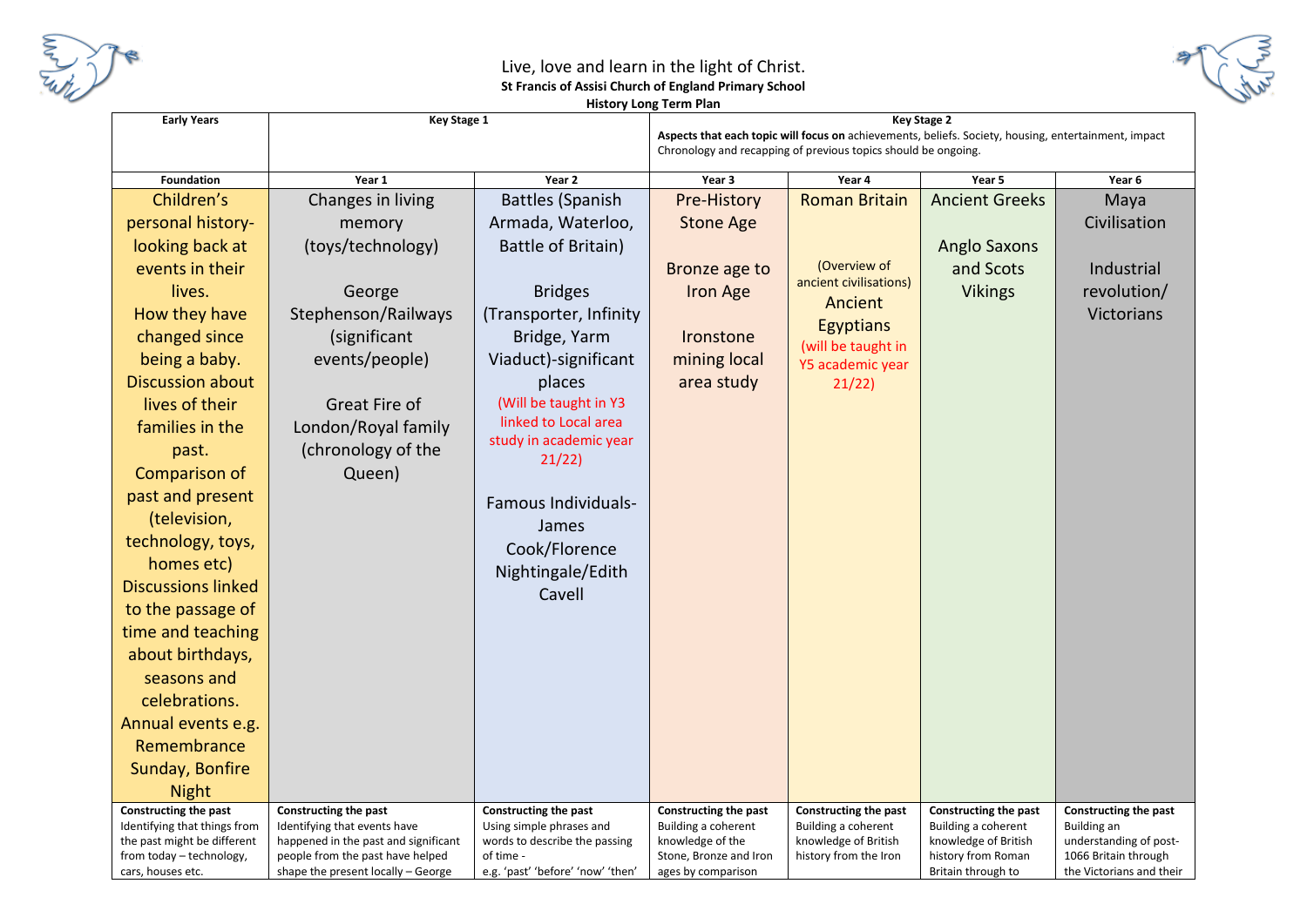

**History Long Term Plan**

|                                                                                                                                                                                                                                                                                              |                                                                                                                                                                                                                                                                                                                                                                                      | <b>THOMAGIA LONG I CHILL IGHT</b>                                                                                                                                                                                                                                                                                                                                                                                                                                                                                       |                                                                                                                                                                                                                                                                                                                                                                                                                             |                                                                                                                                                                                                                                                                                                                                                                                                               |                                                                                                                                                                                                                                                                                                                                                                          |                                                                                                                                                                                                                                                                                                                                                                                                                                                                                                                                                 |
|----------------------------------------------------------------------------------------------------------------------------------------------------------------------------------------------------------------------------------------------------------------------------------------------|--------------------------------------------------------------------------------------------------------------------------------------------------------------------------------------------------------------------------------------------------------------------------------------------------------------------------------------------------------------------------------------|-------------------------------------------------------------------------------------------------------------------------------------------------------------------------------------------------------------------------------------------------------------------------------------------------------------------------------------------------------------------------------------------------------------------------------------------------------------------------------------------------------------------------|-----------------------------------------------------------------------------------------------------------------------------------------------------------------------------------------------------------------------------------------------------------------------------------------------------------------------------------------------------------------------------------------------------------------------------|---------------------------------------------------------------------------------------------------------------------------------------------------------------------------------------------------------------------------------------------------------------------------------------------------------------------------------------------------------------------------------------------------------------|--------------------------------------------------------------------------------------------------------------------------------------------------------------------------------------------------------------------------------------------------------------------------------------------------------------------------------------------------------------------------|-------------------------------------------------------------------------------------------------------------------------------------------------------------------------------------------------------------------------------------------------------------------------------------------------------------------------------------------------------------------------------------------------------------------------------------------------------------------------------------------------------------------------------------------------|
|                                                                                                                                                                                                                                                                                              | Stephenson and the development of<br>trains                                                                                                                                                                                                                                                                                                                                          | 'Long ago' 'before I was born'<br>'changes to now'<br>Using simple words and<br>phrases to describe events and<br>people from the past $-$ e.g.<br>'rich' 'poor' 'local' 'national'<br>'important'                                                                                                                                                                                                                                                                                                                      | throughout most<br>lessons, focusing on:<br>achievements,<br>beliefs<br>society<br>$\bullet$<br>housing and<br>buildings<br>entertainment<br>$\bullet$<br>impact<br>$\bullet$<br>Chn should understand<br>how Ironstone mining<br>impacted on Teesside<br>and the growth of the<br>area, placing this into a<br>chronological<br>framework.                                                                                 | Age to Roman Britain<br>by comparison on:<br>achievements,<br>$\bullet$<br>beliefs<br>$\bullet$<br>society<br>$\bullet$<br>housing and<br>$\bullet$<br>buildings<br>entertainment<br>$\bullet$<br>impact<br>$\bullet$<br>Building a coherent<br>knowledge of the<br>earliest civilisations<br>(in-depth Egyptians),<br>their chronological<br>place in history and<br>their impact on future<br>civilisations | Anglo-Saxon and<br>Viking Britain by<br>comparison on:<br>achievements,<br>$\bullet$<br>beliefs<br>society<br>$\bullet$<br>$\bullet$<br>housing and<br>buildings<br>entertainment<br>$\bullet$<br>impact<br>$\bullet$<br>Identifying the impact<br>of the Ancient Greeks'<br>on the western world<br>and their chronological<br>place in the context of<br>world history | impact on today's world<br>by comparison of:<br>$\bullet$<br>achievements,<br>beliefs<br>$\bullet$<br>$\bullet$<br>society<br>housing and<br>buildings<br>entertainment<br>$\bullet$<br>impact<br>Comparing Anglo-Saxon<br>Britain with the Mayan<br>civilisation through:<br>achievements,<br>$\bullet$<br>$\bullet$<br>beliefs<br>$\bullet$<br>society<br>housing and<br>buildings<br>$\bullet$<br>entertainment<br>impact<br>$\bullet$<br>and understanding the<br>reasoning for<br>similarities/differences<br>between each<br>civilisation |
| Sequencing the<br>past/Chronology<br>Identifying that things have<br>happened in the past,<br>relating to themselves and<br>within living memory<br>Begin to identify that some<br>things have happened<br>before they were born -<br>relating to family such as<br>parents and grandparents | Sequencing the past/Chronology<br>Identifying that events and people<br>form the past may have occurred<br>across a greater period of time than<br>just themselves<br>Identifying that events and changes<br>have happened in order -<br>development of trains<br>Identifying that there are different<br>periods of time in history -<br>Georgians/Victorians/Tudors/<br>20thC etc. | Sequencing the<br>past/Chronology<br>Identifying and comparing<br>periods of time - Captain Cook<br>and George Stephenson<br>Identifying how periods of<br>time can impact on individuals<br>and events<br>Demonstrate a basic<br>understanding of why certain<br>events happened at certain<br>times with some reasoning -<br>'Captain Cook voyaged around<br>the world because not much<br>was known and new ships<br>allowed them to'<br>Understand why local bridge<br>building was necessary in the<br>local area. | Sequencing the<br>past/Chronology<br>Placing Stone, Bronze<br>and Iron Ages into<br>wider chronological<br>contexts - make<br>references to Ancient<br>Egypt and<br>pyramids/achievements<br>Developing an<br>understanding of<br>concurrence of<br>civilisations around the<br>world during these<br>times<br>Chn should also<br>understand how many<br>structures and<br>landmarks created on<br>Teesside have lasted for | Sequencing the<br>past/Chronology<br>Placing Stone, Bronze<br>and Iron Ages into<br>wider contexts<br>Placing early<br>civilisations into<br>chronological context<br>- in-depth Egyptians<br><b>Placing Ancient</b><br>Romans and Roman<br>Britain into the wider<br>context of historical<br>chronology<br>Deeper understanding<br>of concurrent<br>civilisations around<br>the world and their             | Sequencing the<br>past/Chronology<br>Placing Stone, Bronze<br>and Iron Ages into<br>wider contexts<br>Placing early<br>civilisations into<br>context - in-depth<br>Egyptians<br><b>Placing Ancient</b><br>Romans and Roman<br>Britain into wider<br>context<br>Placing Anglo-Saxon<br>and Viking Britain into<br>the wider context of<br>historical chronology           | Sequencing the<br>past/Chronology<br>Placing Stone, Bronze<br>and Iron Ages into<br>wider contexts<br>Placing early<br>civilisations into context<br>- in-depth Egyptians<br><b>Placing Ancient Romans</b><br>and Roman Britain into<br>wider context<br>Placing Anglo-Saxon<br>and Viking Britain into<br>the wider context of<br>historical chronology<br><b>Placing Ancient Maya</b><br>into chronological<br>context and in direct                                                                                                          |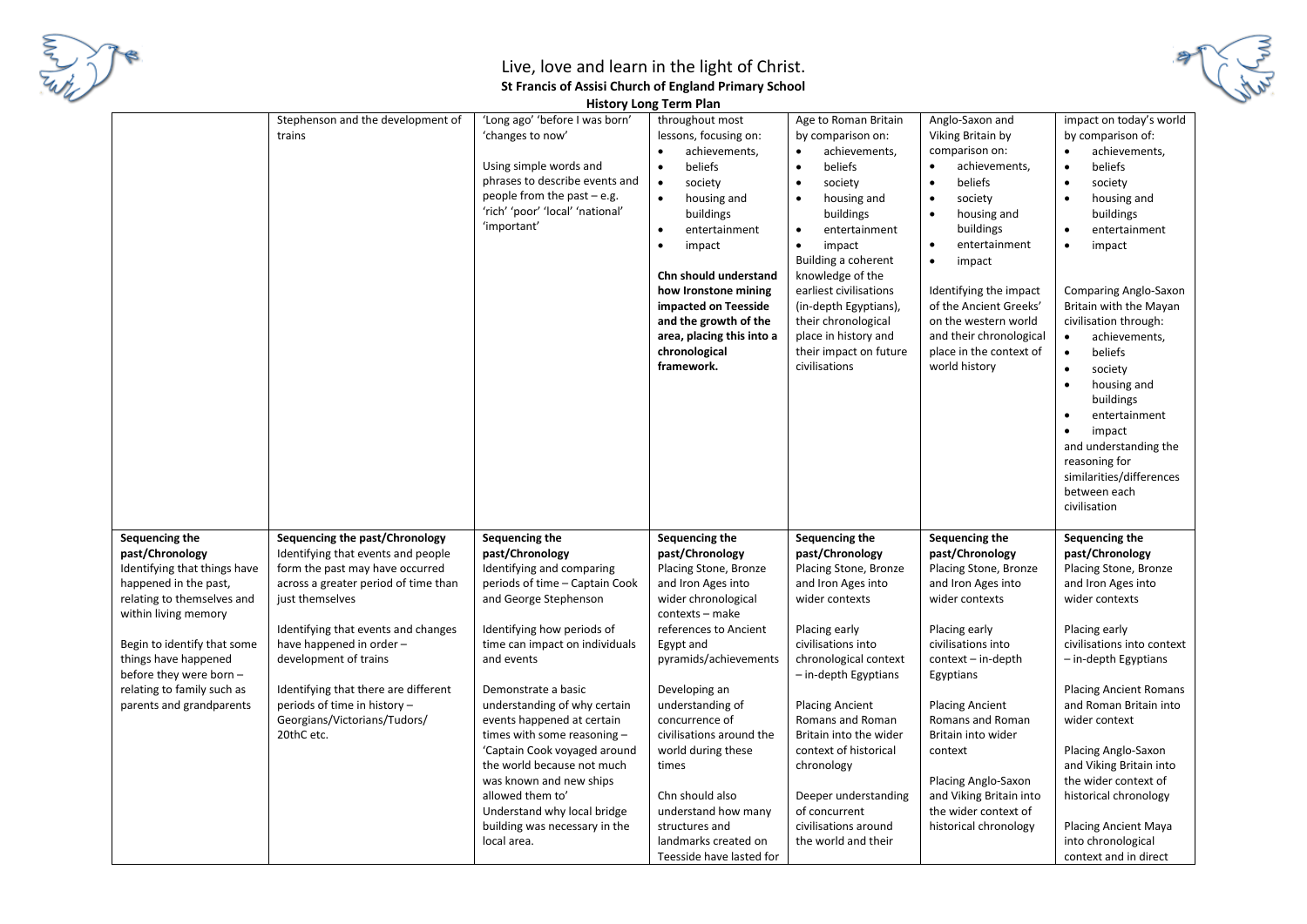



**History Long Term Plan**

|                                                                                                                                                                                          |                                                                                                                                                                                                                                                                             |                                                                                                                                                                                                                                                                                                                                                                                                                                                                                      | so long and can still be<br>seen today                                                                                                                                                                                                                                                                                                                                                                                                                                                 | impact on later<br>civilisations                                                                                                                                                                                                                                                                                                                                                                                                                                                                                                   | Continued<br>development of<br>concurrent civilisations<br>around the world and<br>their impact on later                                                                                                                                                                                                                                                                                                                                                                                                                                                                                                                             | comparison with Anglo-<br>Saxons<br>Placing Victorian Britain<br>into chronological                                                                                                                                                                                                                                                                                                                                                                                                                                                          |
|------------------------------------------------------------------------------------------------------------------------------------------------------------------------------------------|-----------------------------------------------------------------------------------------------------------------------------------------------------------------------------------------------------------------------------------------------------------------------------|--------------------------------------------------------------------------------------------------------------------------------------------------------------------------------------------------------------------------------------------------------------------------------------------------------------------------------------------------------------------------------------------------------------------------------------------------------------------------------------|----------------------------------------------------------------------------------------------------------------------------------------------------------------------------------------------------------------------------------------------------------------------------------------------------------------------------------------------------------------------------------------------------------------------------------------------------------------------------------------|------------------------------------------------------------------------------------------------------------------------------------------------------------------------------------------------------------------------------------------------------------------------------------------------------------------------------------------------------------------------------------------------------------------------------------------------------------------------------------------------------------------------------------|--------------------------------------------------------------------------------------------------------------------------------------------------------------------------------------------------------------------------------------------------------------------------------------------------------------------------------------------------------------------------------------------------------------------------------------------------------------------------------------------------------------------------------------------------------------------------------------------------------------------------------------|----------------------------------------------------------------------------------------------------------------------------------------------------------------------------------------------------------------------------------------------------------------------------------------------------------------------------------------------------------------------------------------------------------------------------------------------------------------------------------------------------------------------------------------------|
|                                                                                                                                                                                          |                                                                                                                                                                                                                                                                             |                                                                                                                                                                                                                                                                                                                                                                                                                                                                                      |                                                                                                                                                                                                                                                                                                                                                                                                                                                                                        |                                                                                                                                                                                                                                                                                                                                                                                                                                                                                                                                    | civilisations                                                                                                                                                                                                                                                                                                                                                                                                                                                                                                                                                                                                                        | context and it's legacy<br>and impact today<br>Continued                                                                                                                                                                                                                                                                                                                                                                                                                                                                                     |
|                                                                                                                                                                                          |                                                                                                                                                                                                                                                                             |                                                                                                                                                                                                                                                                                                                                                                                                                                                                                      |                                                                                                                                                                                                                                                                                                                                                                                                                                                                                        |                                                                                                                                                                                                                                                                                                                                                                                                                                                                                                                                    |                                                                                                                                                                                                                                                                                                                                                                                                                                                                                                                                                                                                                                      | development of<br>concurrent civilisations<br>around the world and<br>their impact on later<br>civilisations                                                                                                                                                                                                                                                                                                                                                                                                                                 |
| Continuity and change<br>Identify that some things<br>within living memory have<br>changed and some things<br>have stayed the same -<br>growing up, changing<br>teachers/classrooms etc. | <b>Continuity and change</b><br>Identifying that changes have<br>happened in history that can impact<br>on today - George Stephenson and<br>the development of trains<br>Identifying that some things have<br>stayed the same - Remembrance<br>Day/Bonfire night every year | <b>Continuity and change</b><br>Identifying that changes<br>throughout history have had<br>important consequences -<br>housing safety, understanding<br>of the world from Captain<br>Cook etc.<br>Identifying WHY some things<br>have stayed the same<br>throughout history - people<br>living in towns/cities, explorers<br>trying to find new things etc.<br>Understand why local bridge<br>building was necessary in the<br>local area and how did this<br>change the local area. | <b>Continuity and change</b><br>Identifying the<br>continuity and changes<br>throughout the Stone,<br>Bronze and Iron Ages<br>by comparison of:<br>achievements,<br>$\bullet$<br>beliefs<br>$\bullet$<br>$\bullet$<br>society<br>$\bullet$<br>housing and<br>buildings<br>$\bullet$<br>entertainment<br>$\bullet$<br>impact<br>Identifying the<br>continuity and changes<br>to the local area<br>through Ironstone<br>Mining:<br>$\bullet$<br>population<br>jobs<br>local significance | <b>Continuity and change</b><br>Identifying the<br>continuity and change<br>throughout Roman<br>Britain from Iron Age<br>Britain through<br>comparison of:<br>achievements,<br>beliefs<br>society<br>$\bullet$<br>housing and<br>buildings<br>entertainment<br>impact<br>$\bullet$<br>Identifying the<br>continuities and<br>differences between<br>the Ancient Egyptians<br>and Roman Britain<br>through:<br>achievements,<br>beliefs<br>society<br>$\bullet$<br>housing and<br>buildings<br>entertainment<br>impact<br>$\bullet$ | <b>Continuity and change</b><br>Identifying the<br>continuity and change<br>throughout Anglo-<br>Saxon and Viking<br>Britain from Roman<br>Britain through<br>comparison of:<br>achievements,<br>$\bullet$<br>beliefs<br>$\bullet$<br>society<br>$\bullet$<br>$\bullet$<br>housing and<br>buildings<br>entertainment<br>$\bullet$<br>impact<br>$\bullet$<br>Identifying the<br>continuities and<br>changes of Greek<br>achievements and<br>inventions from then<br>to now through:<br>democracy<br>$\bullet$<br>society,<br>$\bullet$<br>achievements,<br>$\bullet$<br>$\bullet$<br>beliefs<br>housing and<br>$\bullet$<br>buildings | <b>Continuity and change</b><br>Identifying the<br>continuity and change<br>from Victorian Britain<br>to the modern day<br>through comparison of:<br>housing and<br>$\bullet$<br>buildings,<br>$\bullet$<br>society,<br>$\bullet$<br>education<br>entertainment<br>$\bullet$<br>Comparing continuities<br>and changes between<br>the Ancient Maya and<br>Anglo-Saxon Britain<br>through comparison of:<br>housing and<br>buildings,<br>$\bullet$<br>society,<br>education<br>$\bullet$<br>$\bullet$<br>entertainment<br>$\bullet$<br>beliefs |
| <b>Cause and effect</b>                                                                                                                                                                  | <b>Cause and effect</b>                                                                                                                                                                                                                                                     | <b>Cause and effect</b>                                                                                                                                                                                                                                                                                                                                                                                                                                                              | <b>Cause and effect</b>                                                                                                                                                                                                                                                                                                                                                                                                                                                                | <b>Cause and effect</b>                                                                                                                                                                                                                                                                                                                                                                                                                                                                                                            | <b>Cause and effect</b>                                                                                                                                                                                                                                                                                                                                                                                                                                                                                                                                                                                                              | <b>Cause and effect</b>                                                                                                                                                                                                                                                                                                                                                                                                                                                                                                                      |
| Identifying that certain                                                                                                                                                                 | Identifying that certain events and                                                                                                                                                                                                                                         | Identifying that certain events                                                                                                                                                                                                                                                                                                                                                                                                                                                      | Identifying what caused                                                                                                                                                                                                                                                                                                                                                                                                                                                                | Identifying the reasons                                                                                                                                                                                                                                                                                                                                                                                                                                                                                                            | Identifying the causes                                                                                                                                                                                                                                                                                                                                                                                                                                                                                                                                                                                                               | Identifying why                                                                                                                                                                                                                                                                                                                                                                                                                                                                                                                              |
| choices have a<br>consequence to them -                                                                                                                                                  | individuals have had major<br>consequences in history - George                                                                                                                                                                                                              | and individuals have had major<br>consequences in history -                                                                                                                                                                                                                                                                                                                                                                                                                          | the shift in hunter-<br>gathering to farming -                                                                                                                                                                                                                                                                                                                                                                                                                                         | for the invasion of<br>Britain by the Romans                                                                                                                                                                                                                                                                                                                                                                                                                                                                                       | and effects of Anglo-<br>Saxon and Viking                                                                                                                                                                                                                                                                                                                                                                                                                                                                                                                                                                                            | Victorian inventors<br>created so many                                                                                                                                                                                                                                                                                                                                                                                                                                                                                                       |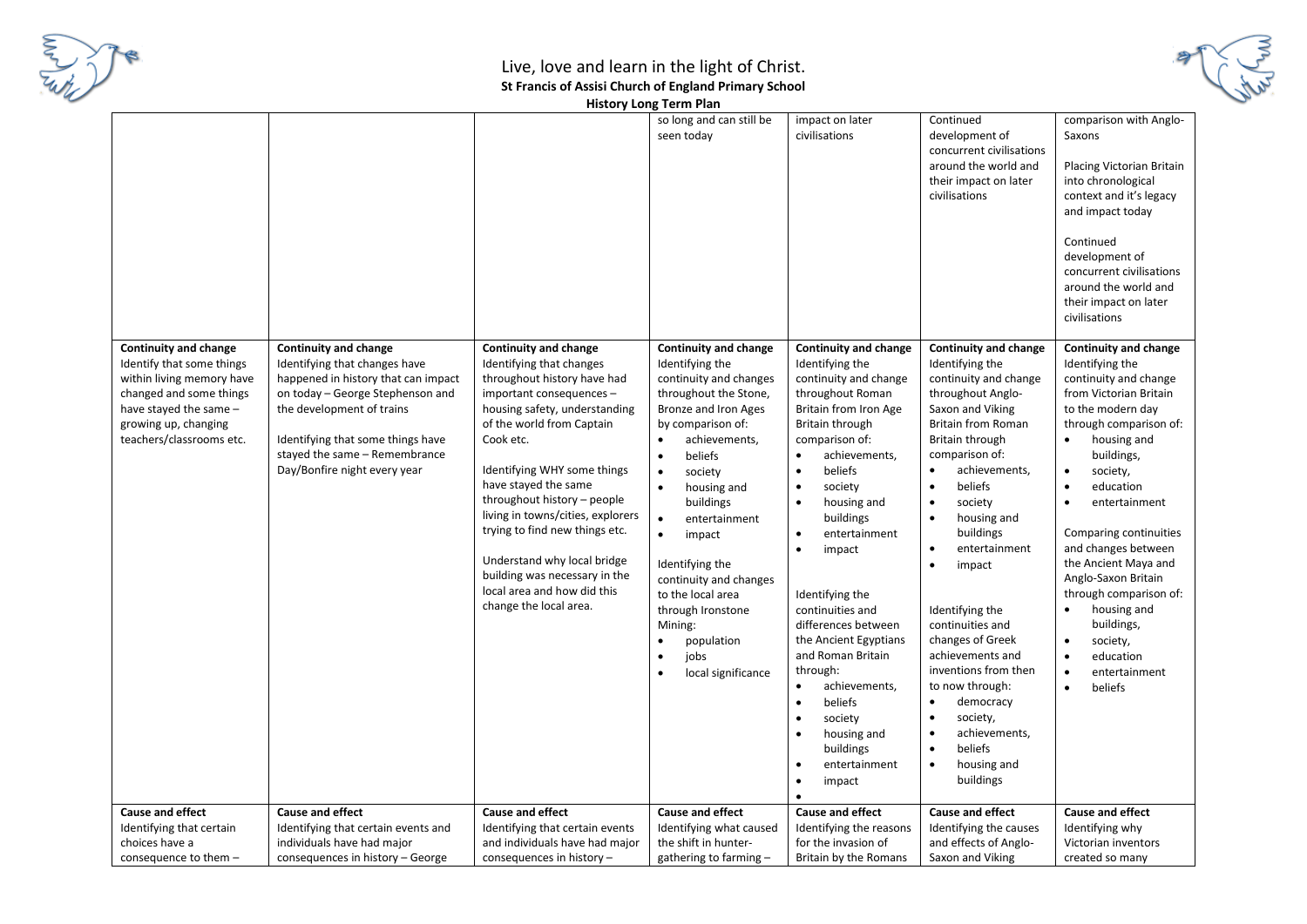

|                                                                                                                                                                                 |                                                                                                                                                                                                                                                                                                                                                                                                                                                                                           |                                                                                                                                                                                                                                                                                                                                                                                                | <b>History Long Term Plan</b>                                                                                                                                                                                                                                                                                          |                                                                                                                                                                                                                                                                                                                                                                                                                                                                                                                                                                                                                        |                                                                                                                                                                                                                                                                                                                                                                                     |                                                                                                                                                                                                                                                                                                                                                                                                                                               |
|---------------------------------------------------------------------------------------------------------------------------------------------------------------------------------|-------------------------------------------------------------------------------------------------------------------------------------------------------------------------------------------------------------------------------------------------------------------------------------------------------------------------------------------------------------------------------------------------------------------------------------------------------------------------------------------|------------------------------------------------------------------------------------------------------------------------------------------------------------------------------------------------------------------------------------------------------------------------------------------------------------------------------------------------------------------------------------------------|------------------------------------------------------------------------------------------------------------------------------------------------------------------------------------------------------------------------------------------------------------------------------------------------------------------------|------------------------------------------------------------------------------------------------------------------------------------------------------------------------------------------------------------------------------------------------------------------------------------------------------------------------------------------------------------------------------------------------------------------------------------------------------------------------------------------------------------------------------------------------------------------------------------------------------------------------|-------------------------------------------------------------------------------------------------------------------------------------------------------------------------------------------------------------------------------------------------------------------------------------------------------------------------------------------------------------------------------------|-----------------------------------------------------------------------------------------------------------------------------------------------------------------------------------------------------------------------------------------------------------------------------------------------------------------------------------------------------------------------------------------------------------------------------------------------|
| building a castle/wearing<br>armour will make you safer<br>etc.                                                                                                                 | Stephenson's developments led to<br>national railways etc.<br>Identify events which led to the<br>Great Fire of London<br>Identifying that changes in toys can<br>be linked to fashion.                                                                                                                                                                                                                                                                                                   | Captain Cook's voyages<br>expanded our knowledge of<br>the world, some of his maps<br>are still used today etc.<br>Identify what led to some of<br>our greatest battles and what<br>the aftermath meant for our<br>country.                                                                                                                                                                    | communicating the<br>reasons for it and the<br>impact on life<br>Identifying the effects<br>of industrialisation of<br>Teesside - explaining<br>the local and national<br>impacts                                                                                                                                      | and the impact that it<br>had on Britain-<br>identifying the effects<br>on following<br>civilisations and today<br>Identifying the<br>importance of the Nile<br>for the Ancient<br>Egyptians - identifying<br>the links between<br>natural resources and<br>humans (incl. early<br>civilisations)                                                                                                                                                                                                                                                                                                                      | invasion on Britain -<br>changes in housing,<br>religion, language etc.<br>Identifying the effects<br>and influence of Greek<br>achievements on the<br>Western world -<br>democracy,<br>philosophy, medicine,<br>language etc.                                                                                                                                                      | inventions that are still<br>around today<br>Identifying the effect of<br>Victorian inventions on<br>today's world<br>Identifying why the<br>environmental impact<br>of the Mayans is still<br>seen today<br>Identifying what caused<br>the collapse of the<br>Mayan Civilisation.                                                                                                                                                            |
| Significance and<br>interpretation<br>Understanding that some<br>events and people from<br>history are important<br>because they have<br>achieved something or had<br>an effect | Significance and interpretation<br>Identifying why certain<br>people/events are significant in<br>history - achievements, impact etc.<br>Identifying why some individuals are<br>significant both locally and nationally<br>- George Stephenson - growth of<br>the area, growth of railways<br>nationally etc.<br>Identifying what was significant in<br>making the Great Fire of London<br>spread<br>Identifying ways in which electronic<br>toys have changed-why has this<br>happened? | Significance and<br>interpretation<br>Identifying why certain<br>people/events are significant<br>in the wider context of history<br>- Captain Cook's voyages and<br>their impact on the rest of the<br>world etc. Why was the Battle<br>of Britain significant in WW2?<br>Identifying that certain<br>individuals and events have<br>had an impact locally,<br>nationally and internationally | Significance and<br>interpretation<br>Identifying why<br>advancements in the<br>Stone, Bronze and Iron<br>Ages were significant to<br>the development of<br><b>Britain</b><br>Identifying why our<br>interpretations of these<br>time periods is difficult<br>due to limited primary<br>sources or written<br>evidence | Significance and<br>interpretation<br>Use Boudicca primary<br>sources to understand<br>that that is one<br>viewpoint and cannot<br>be verified<br>Identify why Boudicca<br>is such a significant<br>individual for both<br><b>British and Roman</b><br><b>British history</b><br>Identify why<br>interpretation of these<br>sources is critical to<br>our understanding of<br>the past<br>Identify why the<br>discovery of the<br>Pyramids was so<br>crucial to our<br>understanding of the<br>Egyptian civilisation<br>Identify why the<br>Rosetta stone was so<br>crucial for the<br>translation of<br>hieroglyphics | Significance and<br>interpretation<br>Using Battle of<br>Thermopylae primary<br>sources to solidify<br>possibilities of bias and<br>understand that there<br>are different<br>interpretations of the<br>same event and write<br>from both viewpoints<br>Identify why<br>interpretations can<br>change in light of new<br>evidence - change in<br>meaning of the word<br>'barbarian' | Significance and<br>interpretation<br>Identifying the<br>significance of Victorian<br>achievements and their<br>impact on today<br>Understanding why<br>others might choose<br>alternative<br>achievements<br>Interpreting the<br>achievements of the<br>Victorians in the<br>context of then and<br>now<br>Identifying the<br>significance of Mayan<br>achievements and if<br>they have any impact<br>on the civilisations that<br>followed. |
| Carrying out a historical<br>enquiry                                                                                                                                            | Carrying out a historical enquiry<br>How did George Stephenson help to<br>change our area?                                                                                                                                                                                                                                                                                                                                                                                                | Carrying out a historical<br>enquiry                                                                                                                                                                                                                                                                                                                                                           | Carrying out a<br>historical enquiry                                                                                                                                                                                                                                                                                   | Carrying out a<br>historical enquiry                                                                                                                                                                                                                                                                                                                                                                                                                                                                                                                                                                                   | Carrying out a<br>historical enguiry                                                                                                                                                                                                                                                                                                                                                | Carrying out a<br>historical enguiry                                                                                                                                                                                                                                                                                                                                                                                                          |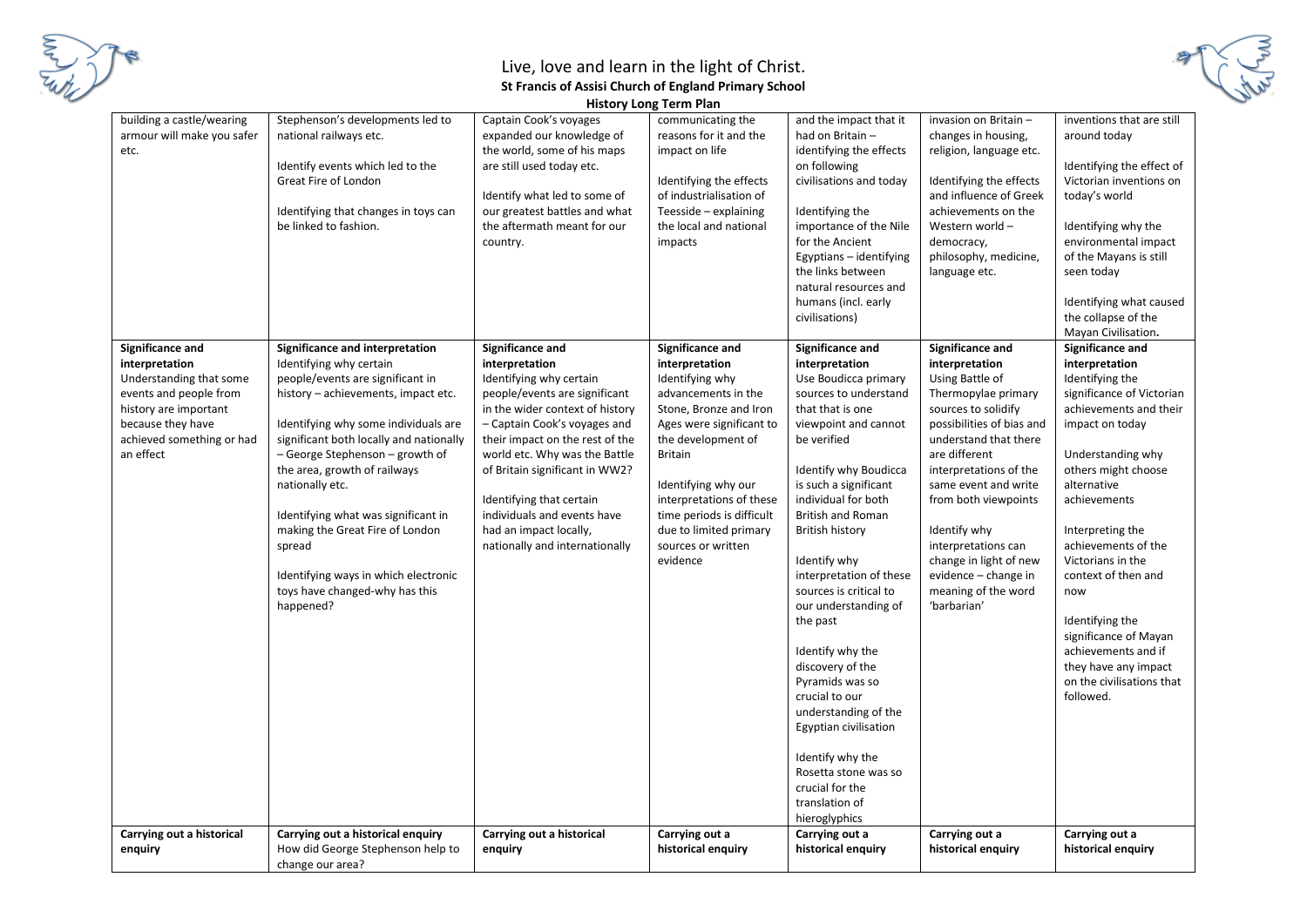

| <b>History Long Term Plan</b>                                                                                                                                                                  |                                                                                                                                                                                                                                                                                                                                                                                                                                     |                                                                                                                                                                                                                            |                                                                                                                                                                                                               |                                                                                                                                                                                                                                                                                     |                                                                                                                                                                                                                                                                                                  |                                                                                                                                                                                                                                                                                                                                 |
|------------------------------------------------------------------------------------------------------------------------------------------------------------------------------------------------|-------------------------------------------------------------------------------------------------------------------------------------------------------------------------------------------------------------------------------------------------------------------------------------------------------------------------------------------------------------------------------------------------------------------------------------|----------------------------------------------------------------------------------------------------------------------------------------------------------------------------------------------------------------------------|---------------------------------------------------------------------------------------------------------------------------------------------------------------------------------------------------------------|-------------------------------------------------------------------------------------------------------------------------------------------------------------------------------------------------------------------------------------------------------------------------------------|--------------------------------------------------------------------------------------------------------------------------------------------------------------------------------------------------------------------------------------------------------------------------------------------------|---------------------------------------------------------------------------------------------------------------------------------------------------------------------------------------------------------------------------------------------------------------------------------------------------------------------------------|
| Starting to ask simple<br>questions about people or<br>events from within living<br>memory                                                                                                     | Guided enquiry using knowledge<br>from topic                                                                                                                                                                                                                                                                                                                                                                                        | What was Captain Cook's<br>biggest achievement?<br>Guided enquiry using<br>knowledge from topic<br>Making semi-independent<br>decisions and using evidence<br>provided to justify                                          | Did Ironstone Mining<br>improve our area?<br>Small independent<br>enquiry using pre-<br>selected primary and<br>secondary sources<br>Begin to make<br>independent decisions<br>and use evidence to<br>justify | How much did the<br>Romans really impact<br>Britain?<br>Independent enquiry<br>using a range of<br>primary and secondary<br>sources<br>Make independent<br>decisions and using<br>evidence to justify<br>What was life like<br>living along the Nile?                               | Were the Ancient<br>Greeks all that<br>important for us now?<br>Independent enquiry<br>on the impact of the<br>Greeks on western<br>civilisation<br>Independent selection<br>of sources to provide<br>evidence<br>Making independent<br>decisions and using a<br>range of evidence to            | Independently<br>identifying important<br>achievements from the<br>Victorians-<br>Critical thinking,<br>reasoning, research and<br>debate<br>Independent selection<br>of sources, arguments<br>and evidence to justify<br>opinion<br>Development of<br>vocabulary and<br>historical terms to                                    |
| Using sources as evidence<br>Understanding that items<br>can tell us about someone<br>or something - a piece of<br>uniform, an item of<br>clothing, an object from a<br>certain place or event | Using sources as evidence<br>Analyse a variety of artefacts/objects<br>to infer about an individual or event<br>– George Stephenson's suitcase, a<br>loan box of historical toys<br>Begin to make reasoned<br>interpretations about why certain<br>artefacts/objects belong to certain<br>people or events - clothing, housing<br>etc.<br>Understand that we can find out<br>about the Great Fire of London from<br>various sources | Using sources as evidence<br>Understanding the difference<br>between primary and<br>secondary sources<br>Make reasoned interpretations<br>about individuals and events<br>by using a small selection of<br>focused sources | Using sources as<br>evidence<br>Identifying primary and<br>secondary sources -<br>artefacts, books,<br>internet etc.<br>Identifying why sources<br>are limited for the<br>Stone, Bronze and Iron<br>ages      | Using sources as<br>evidence<br>Questioning the<br>validity of sources and<br>contradictions-<br>Boudicca, Tacitus and<br>Cassius Dio<br>Identifying why<br>sources can be useful<br>in a variety of ways -<br>inaccuracies can tell us<br>more about those who<br>produce evidence | justify<br>Using sources as<br>evidence<br>Using sources to<br>interpret viewpoints,<br>including bias - Battle<br>of Thermopylae -<br><b>Herodotus and Tacitus</b><br>Identify why<br>viewpoints differ and<br>why bias might skew<br>these viewpoints<br>Identify why the<br>amount of written | articulate opinions and<br>engage in reasoned<br>Using sources as<br>evidence<br>Conducting an enquiry<br>about the greatest<br>impact of the Victorians<br>on today - using<br>sources as evidence in a<br>debate<br>Identify the<br>effectiveness of sources<br>as evidence<br>Use sources of evidence<br>as the basis for an |
| Vocabulary and<br>communication<br>Simple words to describe<br>the passing of time $-e.g.$<br>'past' 'before' 'now' 'then'                                                                     | <b>Vocabulary and communication</b><br>Using simple phrases and words to<br>describe the passing of time -<br>e.g. 'past' 'before' 'now' 'then'<br>'Long ago' 'before I was born'                                                                                                                                                                                                                                                   | Vocabulary and<br>communication<br>Using phrases and words to<br>describe the passing of time -<br>e.g. 'past' 'before' 'now' 'then'                                                                                       | Vocabulary and<br>communication<br>Using phrases and<br>words to describe the<br>passing of time -                                                                                                            | Using hieroglyphics as<br>a source. What do we<br>know about when it<br>was written? What do<br>we know about who<br>has written it?<br>Vocabulary and<br>communication<br>Using phrases and<br>words to describe the<br>passing of time -                                          | primary sources varies<br>depending on<br>individual time periods<br>Romans/Greeks/Anglo-<br>Saxons/Vikings<br>Vocabulary and<br>communication<br>Using phrases and<br>words to describe the<br>passing of time and                                                                              | opinion<br>Begin to make<br>references to evidence<br>as justification<br>Vocabulary and<br>communication<br>Using phrases and<br>words to describe the<br>passing of time and                                                                                                                                                  |
|                                                                                                                                                                                                | 'changes to now'<br>Using simple words and phrases to<br>describe events and people from the                                                                                                                                                                                                                                                                                                                                        | 'present' 'period'<br>'Long ago' 'before I was born'<br>'changes to now' 'stayed the<br>same'                                                                                                                              | e.g. 'past' 'before'<br>'now' 'then' 'present'<br>'period' 'decade'<br>'century'                                                                                                                              | e.g. 'duration' 'period'<br>'era' 'concurrent'<br>'during this time'<br>'previously' 'compared<br>to'                                                                                                                                                                               | context of civilisations<br>e.g. 'duration' 'period'<br>'era' 'concurrent'<br>'chronology' 'context'                                                                                                                                                                                             | context of civilisations -<br>e.g. 'duration' 'period'<br>'era' 'concurrent'<br>'chronology' 'context'                                                                                                                                                                                                                          |